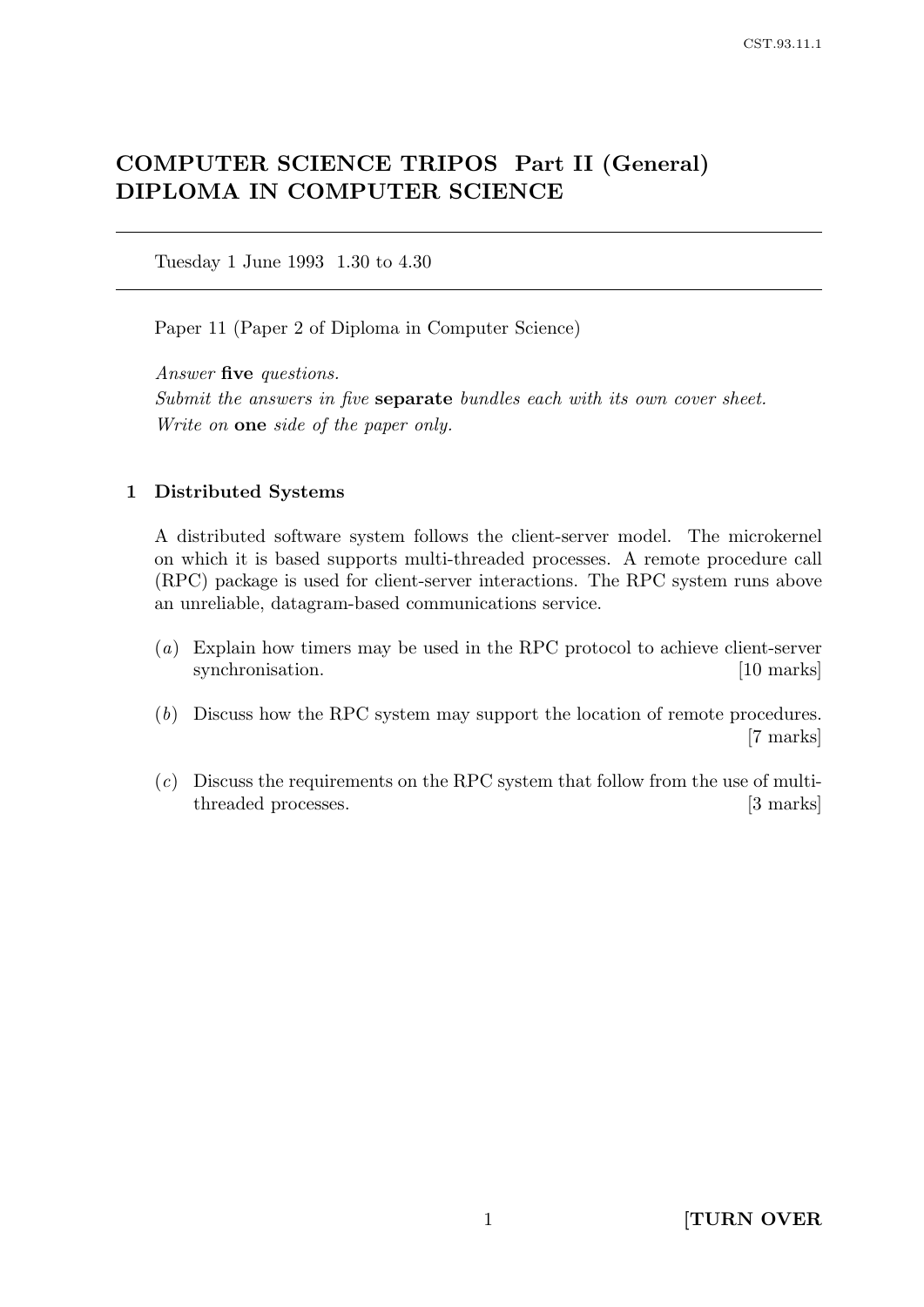# 2 Common Lisp

You are asked by your manager to write a Lisp macro, itercall. Evaluating (itercall F E) evaluates E, which is expected to yield a non-negative integer n. It then executes the function calls  $(F_1), \ldots, (F_n)$  in succession, and returns nil.

- (a) Your first version of the macro expands to a loop, which uses the symbol i as an index variable and the symbol n to store the initial value of E. Present the code for this version. [5 marks]
- (b) Your manager complains that the function

```
(defun test1 (i) (itercall (lambda (x) (print (cons x i))) 10))
```
does not work as expected. Explain the problem and suggest how to fix it by modifying the macro. [4 marks]

(c) Your manager requests a final modification: (itercall  $F E$ ) should generate straight-line code instead of a loop provided  $E$  is an integer constant less than twenty. Present the code for this version. Will it run faster than the previous versions? [11 marks]

Note: (integerp x) tests whether x is an integer. Each time (gensym) is called, it returns a new symbol not previously used in the Lisp system.

# 3 Software Engineering

Give a brief description of the main constructs used in a VDM specification.

[7 marks]

Discuss to what extent the notation used in VDM is significantly different from that used in a conventional programming language. [6 marks]

Use VDM to specify a function that will find the difference between the largest and the smallest values held in an integer array. [7 marks]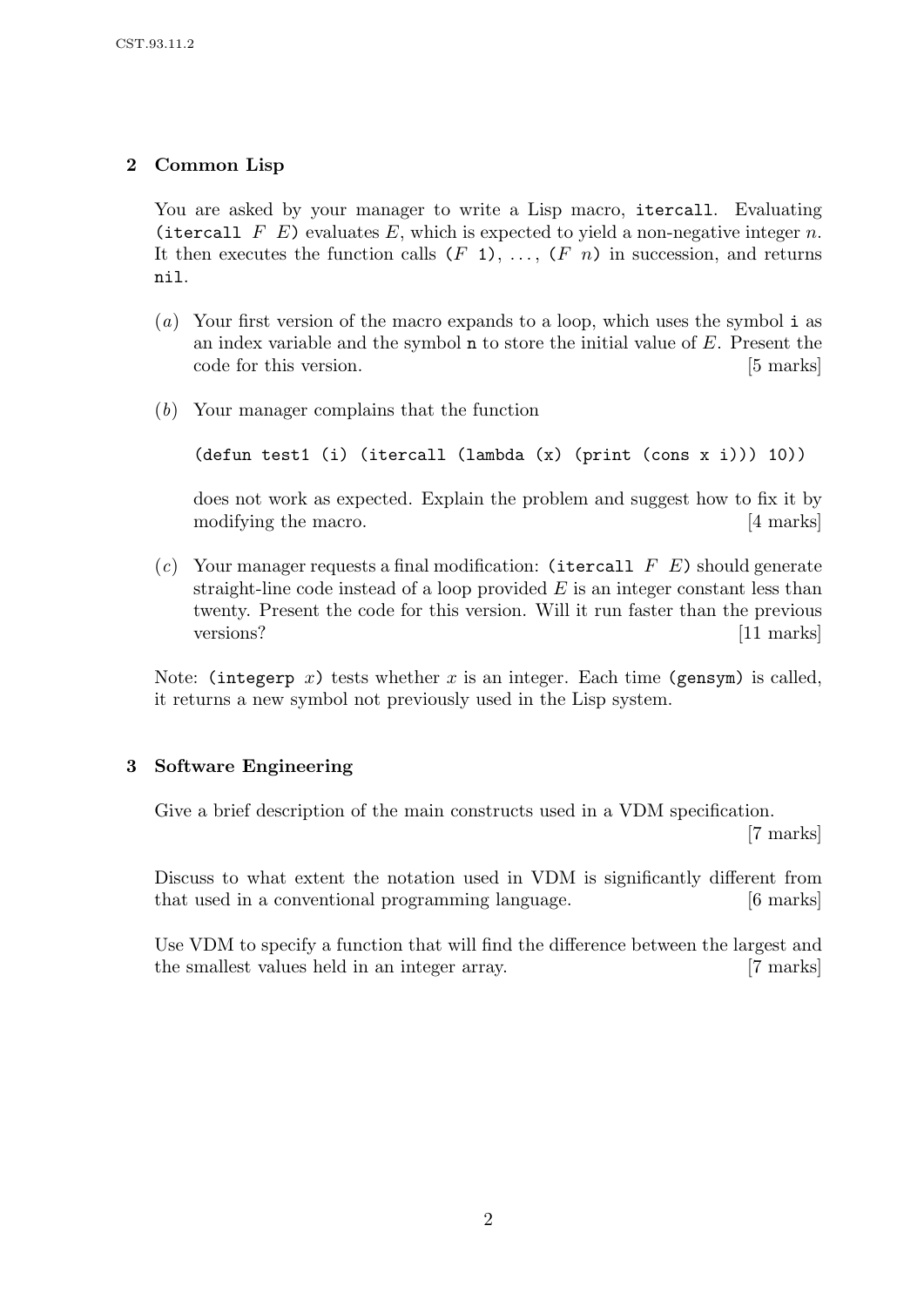## 4 Prolog

The following Prolog clauses define the procedure named reverse. The goal reverse $(X, Y)$  succeeds for the list X, instantiating Y to the reverse of the list X. For example, evaluating the goal reverse  $([a,b,c],\mathbb{Q})$  instantiates  $\mathbb{Q}$  to  $[c,b,a]$ .

 $reverse(X,Y) := rev(X,[],Y)$ .  $rev([], L, L)$ .  $rev([H|T], R, Y)$  :-  $rev(T, [H|R], Y)$ .

Explain how this procedure works, using a small example. [10 marks]

What is the outcome of the goal reverse( $L$ ,  $[a, b, c]$ )? Explain your answer carefully. [10 marks]

### 5 Programming Language Compilation

Give a brief description of the main features of Lex and Yacc. [5+5 marks]

Illustrate their use by outlining how you would construct a parser for expressions composed of identifiers, integers, function calls and the operators  $*, \, \lambda, + \, \text{and} - \, \lambda$ . [10 marks]

#### 6 UNIX Case Study

Show how race conditions can arise:

|  | $(a)$ among processes over access to shared data | [4 marks] |
|--|--------------------------------------------------|-----------|
|  |                                                  |           |

|  |  | $(b)$ between processes and interrupt-driven routines | [4 marks] |  |
|--|--|-------------------------------------------------------|-----------|--|
|--|--|-------------------------------------------------------|-----------|--|

Discuss why the UNIX kernel cannot be run on a shared-memory multiprocessor. [7 marks]

Outline how the UNIX kernel could be modified to run on a shared-memory multiprocessor. [3 marks]

Describe briefly an alternative approach. [2 marks]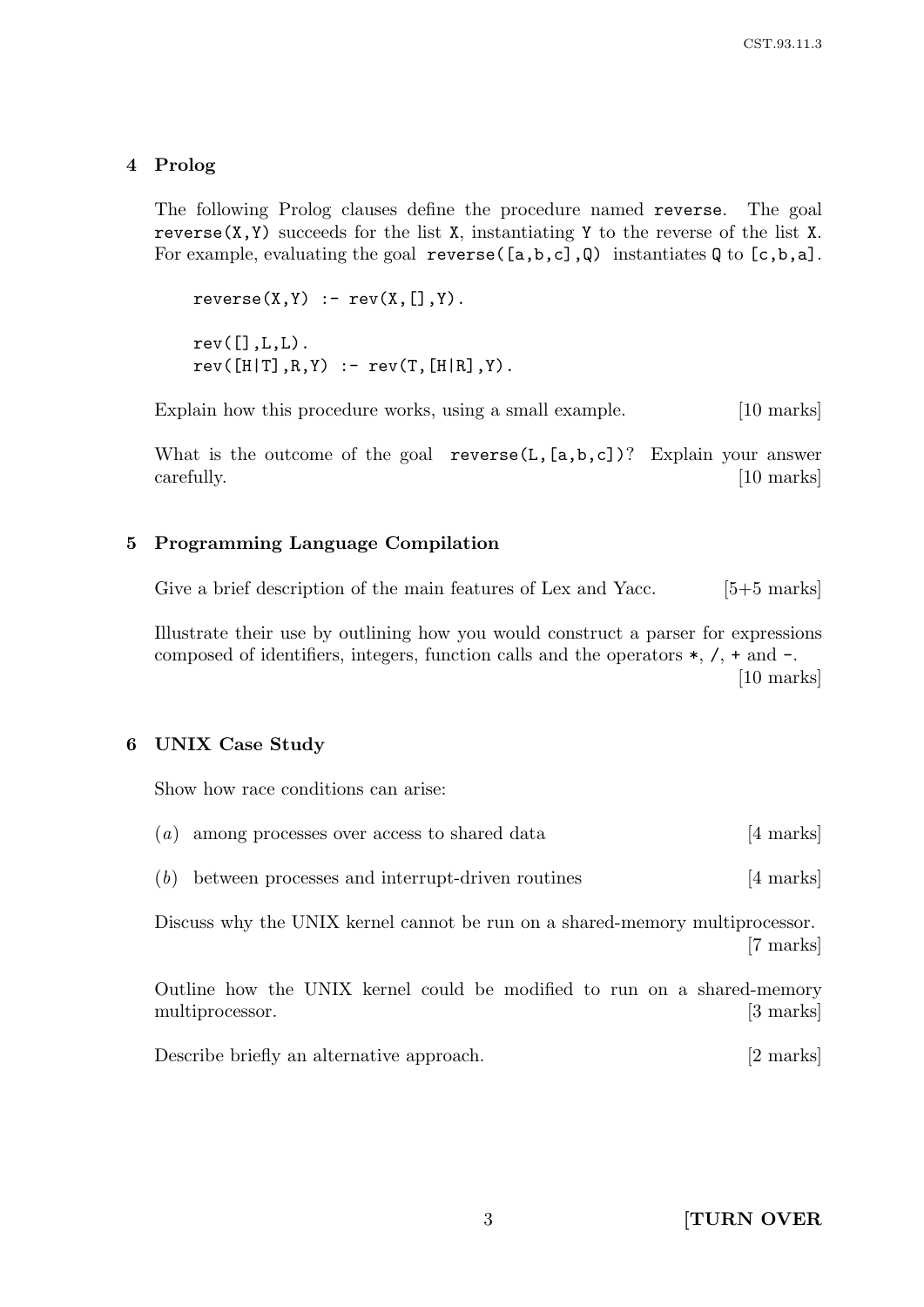# 7 Operating System Functions

In relation to virtual memory, describe the terms segment, page and translation lookaside buffer (TLB). [6 marks]

The operating system for a microprocessor supports a virtual memory model which implements both segmentation and paging. The only hardware assistance for the virtual memory system in the microprocessor is an on-chip TLB.

Outline the data structures held by the operating system. [5 marks]

Describe the actions of the operating system in response to an address exception due to not matching the address issued by the processor in the TLB. [5 marks]

How can the operating system use access permissions to aid its page replacement policy? [4 marks]

# 8 Data Structures and Algorithms

### Describe

- (a) how to determine whether or not a point is inside a simple plane closed polygon, paying proper attention to awkward cases [6 marks]
- (b) how, with luck, to exclude large numbers of points from the convex hull of a set of points in the plane, with due consideration of what can go wrong [7 marks]
- $(c)$  how to compute economically the convex hull of the points that are left after the measures you have described in  $(b)$  above [7 marks]

# 9 Graphics II

When scan-converting items for display, a Z-buffer is sometimes used to avoid some sorting. Outline its operation and limitations. [12 marks]

The use of an A-buffer will improve matters. Explain why. [8 marks]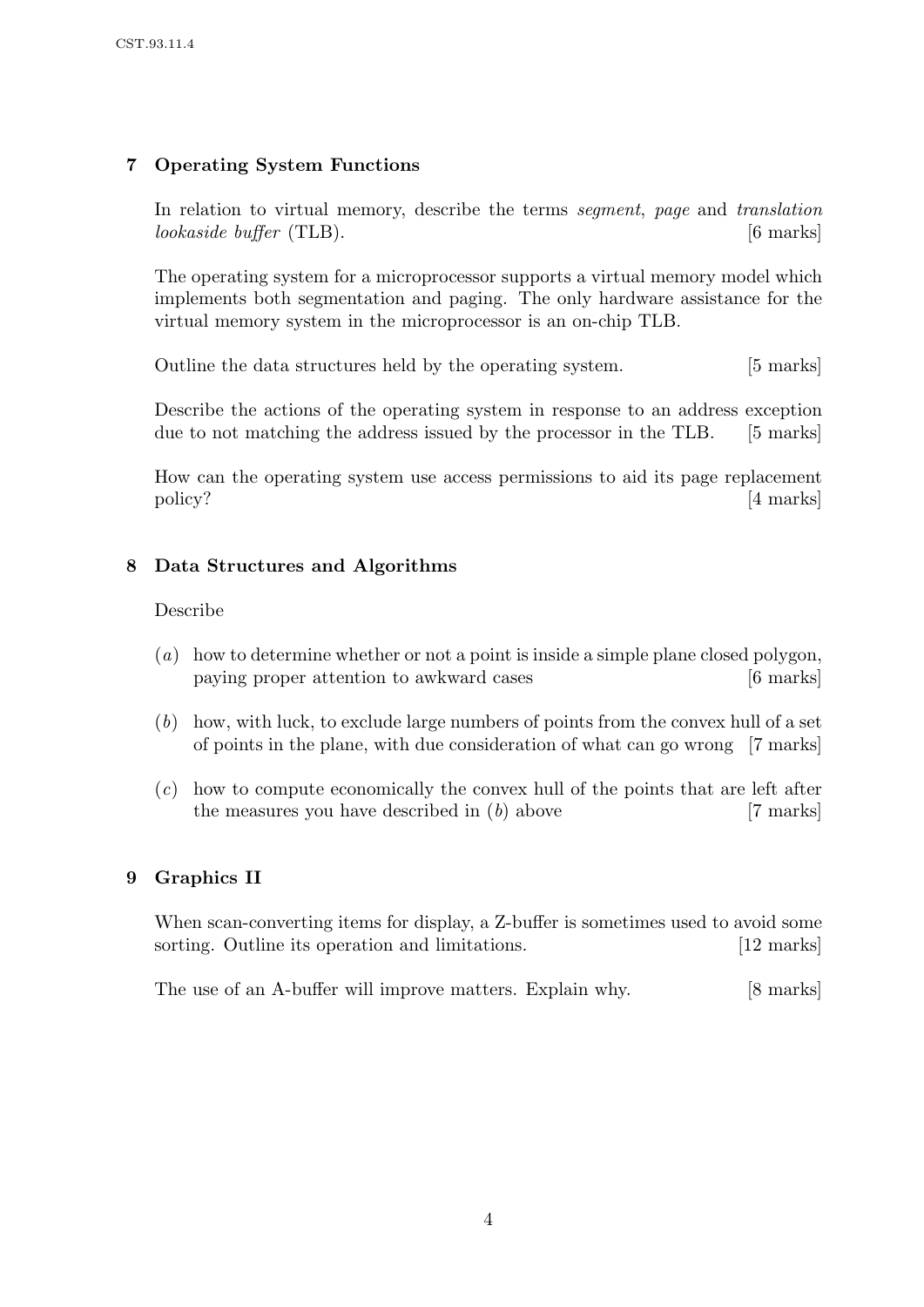### 10 Numerical Analysis I

What is meant by the term *loss of significance*? What is the essential difference between the terms condition and stability in numerical analysis? Define the term machine epsilon and explain why it is an important parameter. [6 marks]

Use the recurrence formula

$$
\cos[(k+1)\theta] = 2\cos\theta\cos[k\theta] - \cos[(k-1)\theta]
$$

with starting values  $\cos 0 = 1$ ,  $\cos \theta = \frac{1}{\sqrt{2}}$  $\frac{1}{2} + \varepsilon$  to evaluate  $\cos 2\theta$  and show that loss of significance occurs. [4 marks]

Evaluate  $\cos 3\theta$  and  $\cos 4\theta$ , ignoring terms  $O(\varepsilon^3)$ . On this evidence, comment on the stability of the formula. [8 marks]

Is the computed value of  $\cos 2\theta$  acceptable? Explain your answer. [2 marks]

#### 11 Discrete Mathematics

Let A be a non-empty set, and  $\prec$  be a relation on A. What is meant by saying that  $(A, \prec)$  is a partially ordered set? [3 marks]

What additional conditions must be satisfied if  $(A, \prec)$  is to form:

- $(a)$  a totally ordered set [1 mark]
- $(b)$  a well-ordered set [2 marks]
- $(c)$  a complete partially ordered set? [3 marks]

Suppose now that A is a non-empty set, R a relation on A, and  $B \subseteq A$  a non-empty subset. Write  $R_B = R \cap (B \times B)$  for the relation induced on B by R. Show that if  $(A, \prec)$  is a partially ordered set, so also is  $(B, \prec_B)$ . [1 mark]

On the set  $\mathbb{Z} = \{0, \pm 1, \pm 2, \ldots\}$  of integers define the following relations:

- (i)  $\leq S^*$ , the reflexive transitive closure of  $S = \{(n, n+1) : n \in \mathbb{Z}\}\$
- (ii)  $d = \{(m, n) : \exists q \in \mathbb{Z} \text{ such that } mq = n\}$

For each of the set  $\mathbb Z$  and its subsets  $\mathbb N = \{0, 1, 2, 3, \ldots\}$ ,  $\mathbb N^+ = \{1, 2, 3, \ldots\}$  say whether the relations  $\leq$  and d induce a partial ordering. Identify instances in which any of the cases  $(a)$ – $(c)$  arises, giving your reasons briefly. [10 marks]